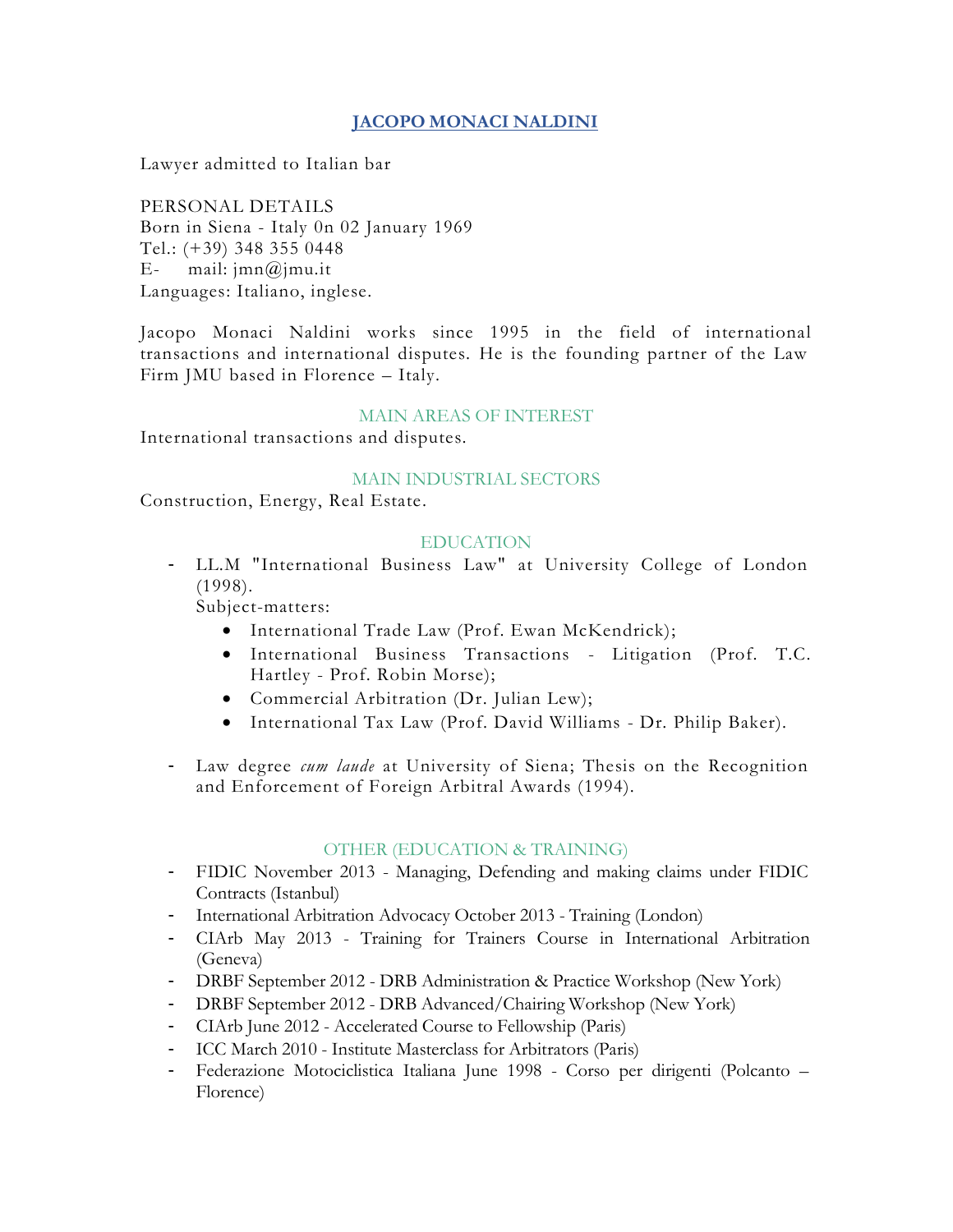### **TEACHING**

- CIArb from 2013 to present Tutor and Assessor to Introductory Course in International Arbitration, Module 2, Module 3, Accelerated Route to Fellowship
- University Institute of European Studies (Turin) January 2015 LL.M in International Trade Law. Lecture on Introduction to Dispute Boards
- Occasional lecturer at universities and other entities on International Transactions and Arbitration

## MEMBERSHIP

- Chartered Institute of Arbitrators (European Branch) Fellow, admitted to Approved Faculty List
- Dispute Resolution Board Foundation Seattle U.S.
- Italian association of property lawyers (AGIDI)

### EXPERIENCE IN INTERNATIONAL DISPUTES

- Counsel in *ad hoc* and institutional arbitrations administered by ICC, VIAC, CAM, Coffee Trade Federation.
- Arbitrator in *ad hoc* and institutional arbitrations.
- Counsel in Dispute Boards procedures and Millennium Challenge Corporation procedures.
- Counsel in international litigation.

#### \*\*\*\*\*\*\*\*\*\*\*\*\*\*

## REPRESENTATIVE EXPERIENCE

### REPRESENTATIVE TRACK RECORD ON CONSTRUCTION AND ENERGY

- EPC Contract. Trans Adriatic Pipeline. Italy continued assistance to contractor (2015)
- EPC Contract for revamping of gas treatment plant. Italy continued assistance to contractor (2015)
- Subcontract for heart movement. South Stream WP5.2 Project Landfall Bulgaria and South Stream WP3 TW. Bulgaria – assistance to tenderer for tender phase (2014)
- PPP Contract for solar plant. Namibia negotiation and drafting for contractor (2014)
- EPC Contract. Trans Adriatic Pipeline. Italy, Albania, Greece assistance to tenderer for tender phase (2014)
- FIDIC Pink Book contract for design and construction of motorway. Kazakhstan continued assistance to contractor (2013)
- Public work for design and construction of motorway. Bulgaria continued assistance to contractor (2013)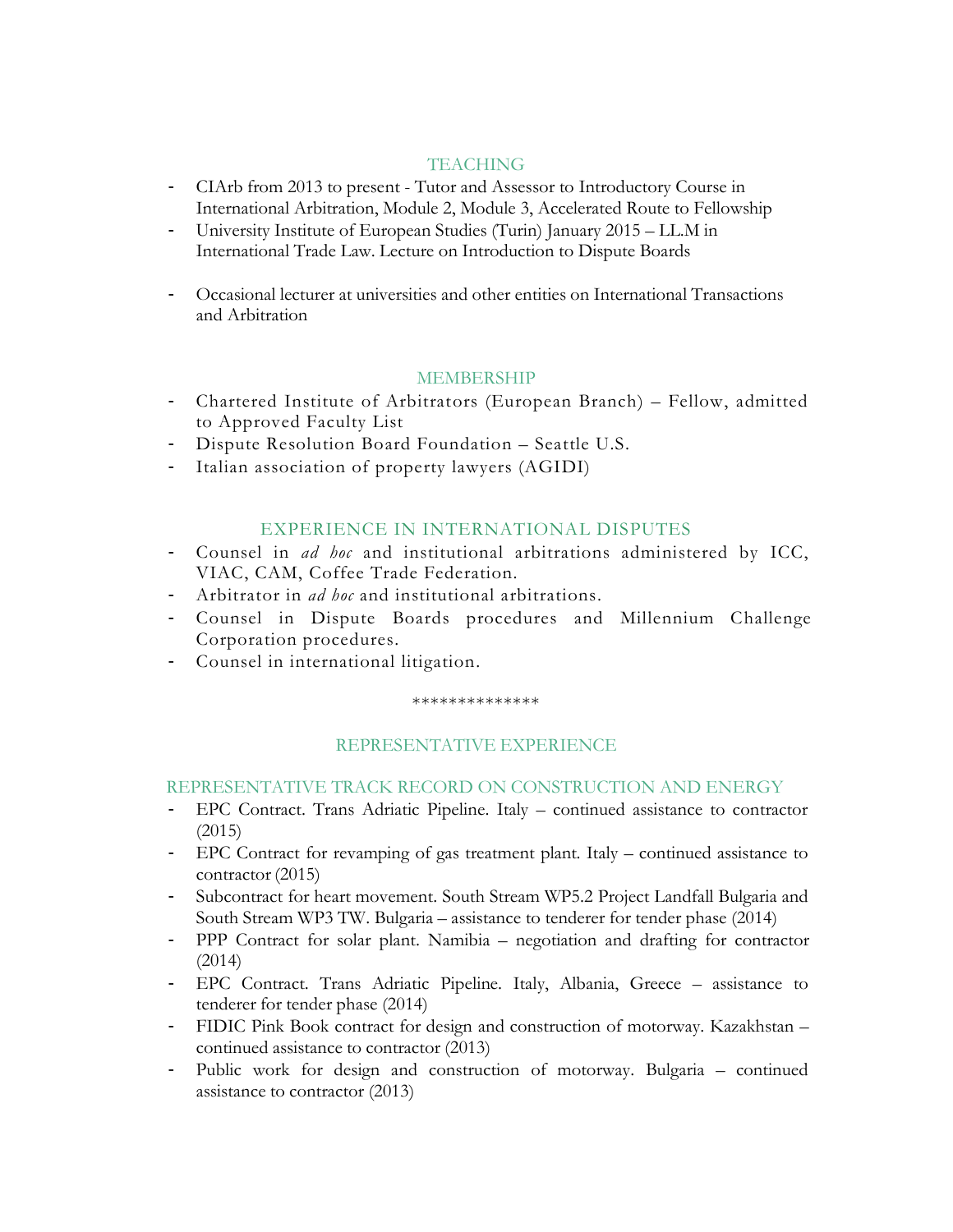- EPC contract. Gas storage plant design and construction. Italy negotiation for contractor (2013)
- Subcontract for construction of pipeline. Italy drafting of contract for employer (2012)
- BOOT contract for biomass plant. Italy drafting of contract (2011)
- Contract for "work over" services and hydraulic land rig. Italy revision of contract (2010)
- FIDIC Pink Book for design and construction of motorway. Azerbaijan continued assistance to contractor (2008)
- Public work for the design and construction of high speed trains station and underground tunnel. Italy – continued assistance to general contractor (2007)
- Public work for the design and safety works for river adjacent to train station. Italy continued assistance to contractor (2006)
- Public work for the construction of a test plant for high speed trains. Italy continued assistance to contractor (2006)
- Financing contract of wind farm. Italy assistance to financing bank (2004)

## REPRESENTATIVE TRACK RECORD ON CONSORTIA AND JOINT VENTURES

- JV for civil works in Oil&Gas plants study of Saudi Arabia and Kazakhstan local laws to set up branch or permanent establishment (2015)
- JV for pipeline construction. Italia drafting (2015)
- JV for Oil&Gas works. Italia drafting (2015)
- JV for Oil&Gas drilling services. Czech Republic drafting (2015)
- Consortium Agreement for EPC. Nawara Pipeline South Tunisian Gas Project. Tunisia – assistance to tenderer in tender phase (2014)
- JV for design and construction of gas storage plant. Italy drafting (2013)
- Consortium (*società consortile a responsabilità limitata*) for design and construction of biomass plants. Italy – drafting (2012)
- JV for the design and construction of subway. Turkey drafting and negotiation (2011)
- Consortium for design and construction of biomass plants. Italy drafting (2010)
- JV for civil/hydraulic works. Italia continued assistance (2006)
- JV for Oil&Gas works. Kazakhstan drafting (2003)

## REPRESENTATIVE TRACK RECORD ON REAL ESTATE

- Acquisition of land and development of condo-hotel (2006)
- Acquisition by public auction and town planning procedures of a former hospital (2004)
- Development of condo-hotel (2004)
- Numerous real estate sale/purchase transactions worth up to 12 million Euro.

# DUE DIIGENCE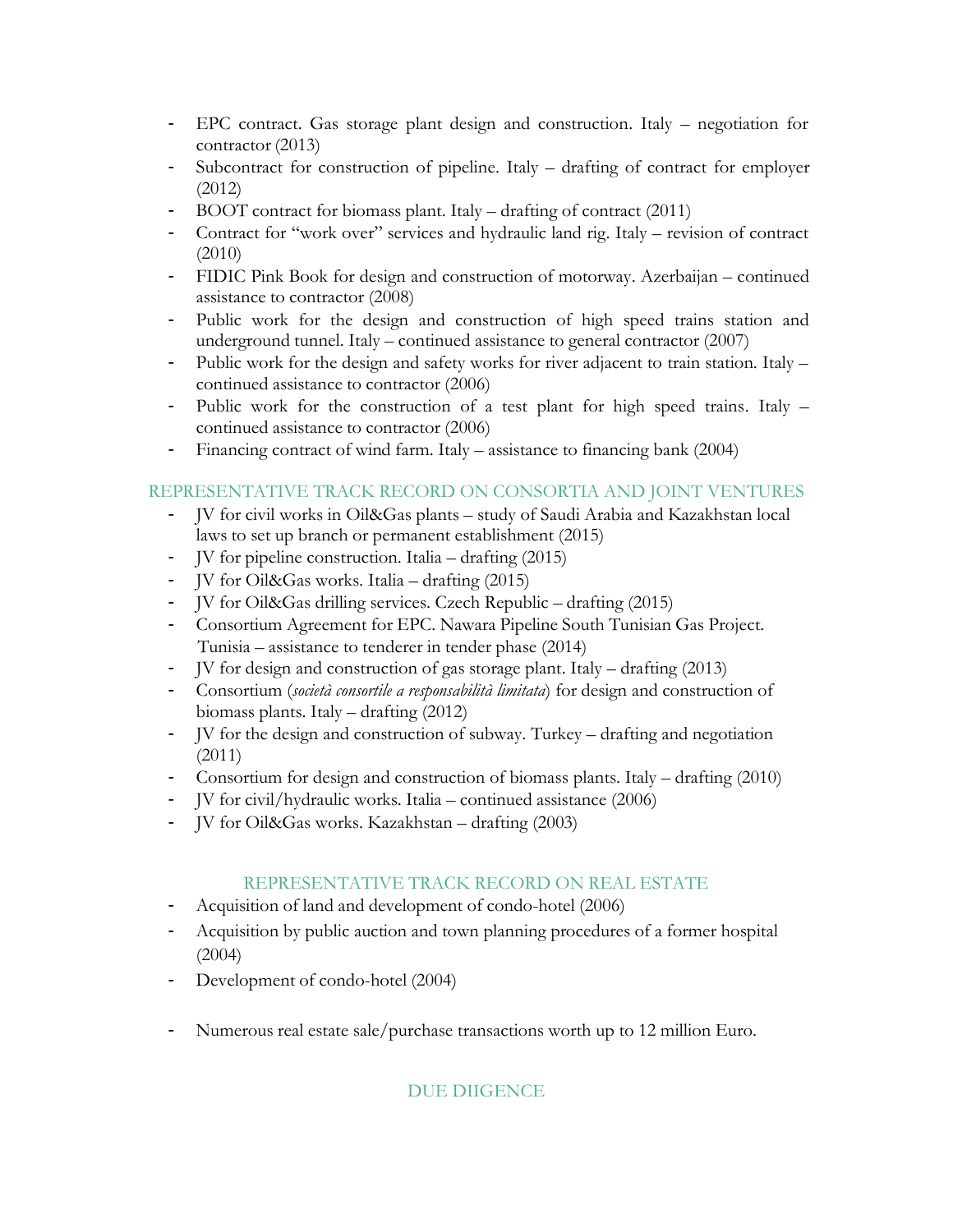- Construction company (2012)
- Company manufacturing valves (2011)

# OTHER TRANSACTIONS

- Numerous agreements, negotiations, for supply of goods, commercial distribution and agency, R&D, IT, IP, conveyance, settlement, alliance.

## MOST REPRESENTATIVE DISPUTES

- Domestic institutional arbitration between Italian motorcycles manufacturer and Spanish world-championship rider for wrong termination of contract. Italy (2015)
- Court litigation between company and provider for Enterprise Resource Planning. Italy (2014)
- ICC Arbitration with legal seat in Paris between Italian construction company and Bulgarian construction companies. France (2014)
- Referral to Dispute Board for a dispute between Italian construction company and Kazakh employer. Kazakhstan (2014)
- Court litigation regarding first demand guarantee between Italian construction company and Kazakh employer. Kazakhstan (2013)
- Court litigation for rejection by Italian oil company of admission of Italian company into selected suppliers list. Italy (2013)
- Challenge to non-responsivness of tender declared by Millennium Challenge Corporation – Moldova Republic (2012)
- Court litigation between Italian contractor and Azeri subcontractor. Azerbaijan (2012)
- Referral to Dispute Board for a dispute between Italian construction company and Azeri employer. Azerbaijan (2012)
- Court litigation regarding damages to pipeline. Italy (2012)
- Court litigation regarding construction of condo-hotel in conflict with town-planning regulations. Italy (2012)
- Challenge to non-responsivness of tender declared by U.S. military base in Italy. Italy (2010)
- Domestic institutional arbitration for wrong termination of construction contract. Italy (2008).
- VIAC Arbitration for breach of duty to supply goods (engines). Italian claimant, Austrian Respondent. Austria (2005)
- Litigation for breach of duty to supply goods. Italian claimant, Austrian respondent. Austria (2005)
- Domestic *ad hoc* arbitration for breach of real estate transaction. Italy (2005)
- ICC Arbitration for breach of JV covenants for railway construction. Italian claimant, German respondent. Italy (2004)
- Numerous disputes between Employer-Contractor and Contractor-Subcontractor.